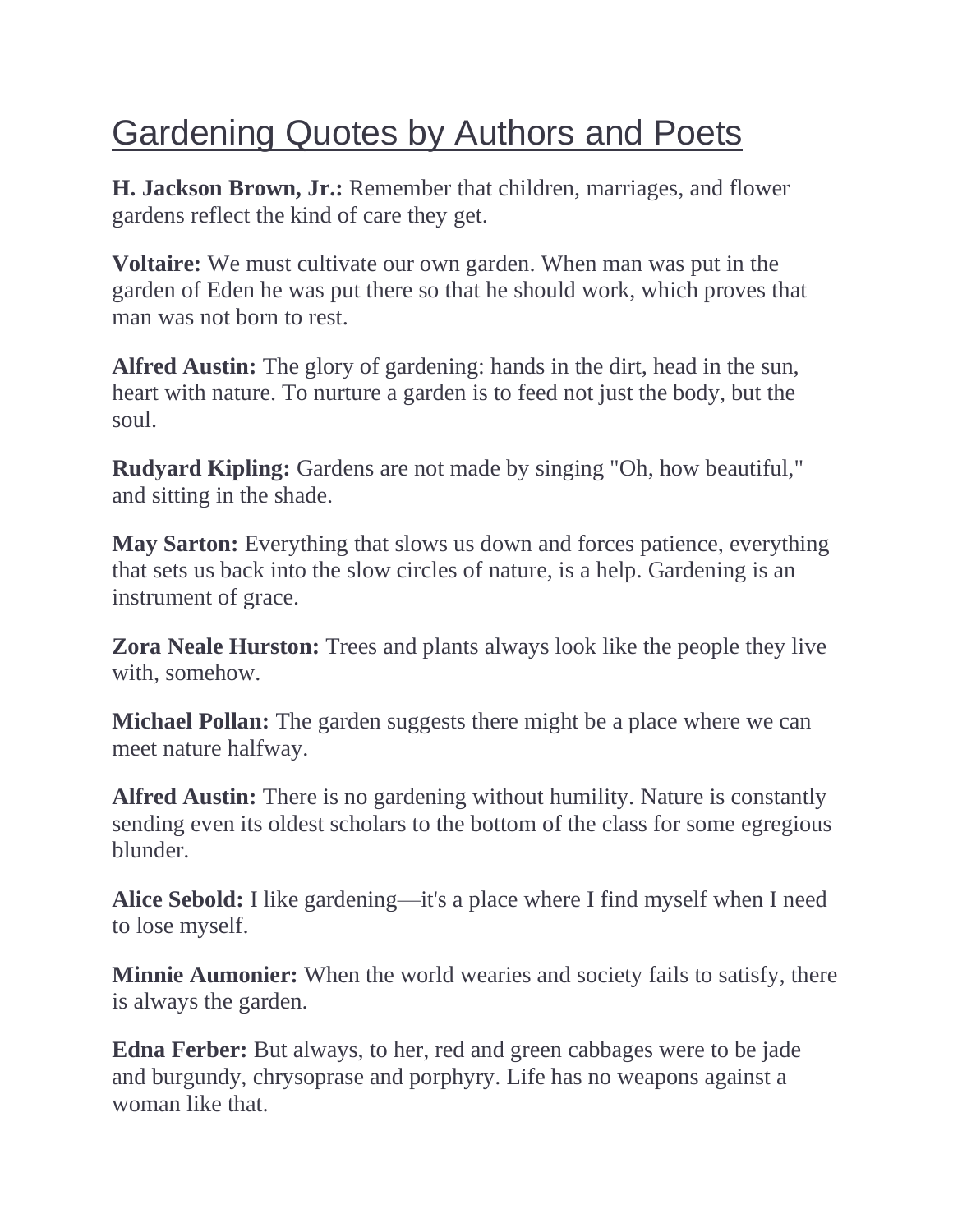**Michael Pollan:** The single greatest lesson the garden teaches is that our relationship to the planet need not be zero-sum, and that as long as the sun still shines and people still can plan and plant, think and do, we can, if we bother to try, find ways to provide for ourselves without diminishing the world.

**Liberty Hyde Bailey:** A garden requires patient labor and attention. Plants do not grow merely to satisfy ambitions or to fulfill good intentions. They thrive because someone expended effort on them.

Gertrude **Jekyll:** A garden is a grand teacher. It teaches patience and careful watchfulness; it teaches industry and thrift; above all it teaches entire trust.

**Carl Linnaeus:** If a tree dies, plant another in its place.

**Allan Armitage:** Gardening simply does not allow one to be mentally old, because too many hopes and dreams are yet to be realized.

**Liberty Hyde Bailey:** A person cannot love a plant after he has pruned it, then he has either done a poor job or is devoid of emotion.

**Gertrude Jekyll:** The love of gardening is a seed once sown that never dies.

**Joel Salatin:** The first supermarket supposedly appeared on the American landscape in 1946. That is not very long ago. Until then, where was all the food? Dear folks, the food was in homes, gardens, local fields, and forests. It was near kitchens, near tables, near bedsides. It was in the pantry, the cellar, the backyard.

**Wendell Berry:** Odd as I am sure it will appear to some, I can think of no better form of personal involvement in the cure of the environment than that of gardening. A person who is growing a garden, if he is growing it organically, is improving a piece of the world. He is producing something to eat, which makes him somewhat independent of the grocery business, but he is also enlarging, for himself, the meaning of food and the pleasure of eating.

**Ruth Stout:** I love spring anywhere, but if I could choose I would always greet it in a garden.